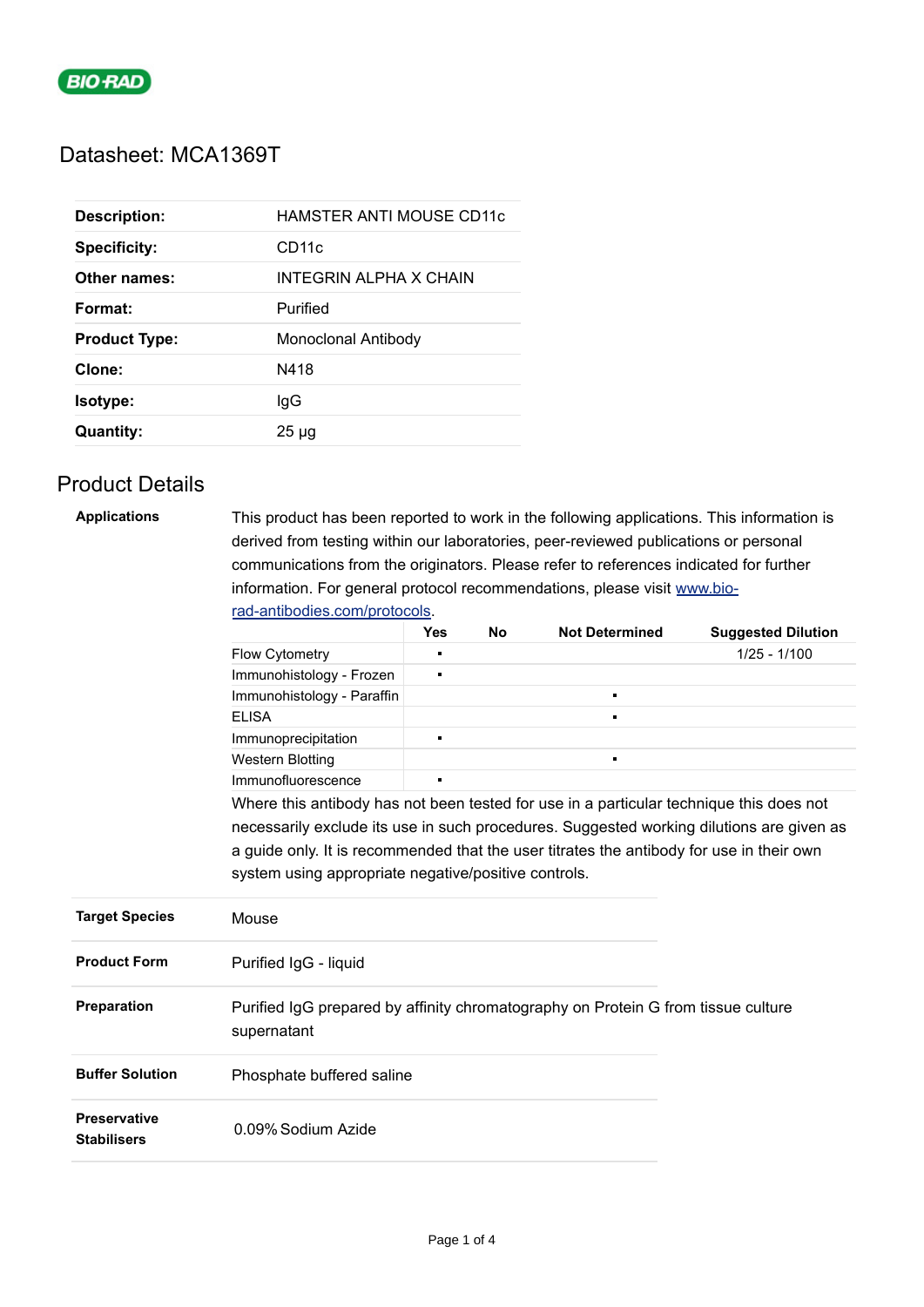| <b>Carrier Free</b>                      | Yes                                                                                                                                                                                                                                                                                                                                                                                                                                                                                                                                                                                                                                                                                                                                                                                                                                                                                                                                                                                                                                                                                                                                                                                                                                                                                                                                                                                                                                                                                                                                                        |
|------------------------------------------|------------------------------------------------------------------------------------------------------------------------------------------------------------------------------------------------------------------------------------------------------------------------------------------------------------------------------------------------------------------------------------------------------------------------------------------------------------------------------------------------------------------------------------------------------------------------------------------------------------------------------------------------------------------------------------------------------------------------------------------------------------------------------------------------------------------------------------------------------------------------------------------------------------------------------------------------------------------------------------------------------------------------------------------------------------------------------------------------------------------------------------------------------------------------------------------------------------------------------------------------------------------------------------------------------------------------------------------------------------------------------------------------------------------------------------------------------------------------------------------------------------------------------------------------------------|
| Approx. Protein<br><b>Concentrations</b> | IgG concentration 1.0 mg/ml                                                                                                                                                                                                                                                                                                                                                                                                                                                                                                                                                                                                                                                                                                                                                                                                                                                                                                                                                                                                                                                                                                                                                                                                                                                                                                                                                                                                                                                                                                                                |
| Immunogen                                | Mouse spleen dendritic cells.                                                                                                                                                                                                                                                                                                                                                                                                                                                                                                                                                                                                                                                                                                                                                                                                                                                                                                                                                                                                                                                                                                                                                                                                                                                                                                                                                                                                                                                                                                                              |
| <b>External Database</b><br>Links        | <b>UniProt:</b><br>Q9QXH4<br><b>Related reagents</b>                                                                                                                                                                                                                                                                                                                                                                                                                                                                                                                                                                                                                                                                                                                                                                                                                                                                                                                                                                                                                                                                                                                                                                                                                                                                                                                                                                                                                                                                                                       |
|                                          | <b>Entrez Gene:</b><br>16411<br><b>Related reagents</b><br>Itgax                                                                                                                                                                                                                                                                                                                                                                                                                                                                                                                                                                                                                                                                                                                                                                                                                                                                                                                                                                                                                                                                                                                                                                                                                                                                                                                                                                                                                                                                                           |
| <b>RRID</b>                              | AB_1100625                                                                                                                                                                                                                                                                                                                                                                                                                                                                                                                                                                                                                                                                                                                                                                                                                                                                                                                                                                                                                                                                                                                                                                                                                                                                                                                                                                                                                                                                                                                                                 |
| <b>Fusion Partners</b>                   | Spleen cells from immunised Armenian Hamster were fused with cells of the Sp2/0<br>myeloma cell line.                                                                                                                                                                                                                                                                                                                                                                                                                                                                                                                                                                                                                                                                                                                                                                                                                                                                                                                                                                                                                                                                                                                                                                                                                                                                                                                                                                                                                                                      |
| <b>Specificity</b>                       | Hamster anti Mouse CD11c antibody, clone N418 recognizes the murine homolog of<br>human CD11c, also known as Integrin Alpha X, a 150/90 kDa member of the beta 2<br>integrin family. In mice, CD11c is primarily expressed by dendritic cells.                                                                                                                                                                                                                                                                                                                                                                                                                                                                                                                                                                                                                                                                                                                                                                                                                                                                                                                                                                                                                                                                                                                                                                                                                                                                                                             |
|                                          | Hamster anti Mouse CD11c antibody, clone N418 has been reported to enhance antigen<br>specific responses when used to target dendritic cells in vivo (Wang et al. 2000).                                                                                                                                                                                                                                                                                                                                                                                                                                                                                                                                                                                                                                                                                                                                                                                                                                                                                                                                                                                                                                                                                                                                                                                                                                                                                                                                                                                   |
| <b>Flow Cytometry</b>                    | Use 10ul of the suggested working dilution to label 10 <sup>6</sup> cells in 100ul.                                                                                                                                                                                                                                                                                                                                                                                                                                                                                                                                                                                                                                                                                                                                                                                                                                                                                                                                                                                                                                                                                                                                                                                                                                                                                                                                                                                                                                                                        |
| <b>References</b>                        | 1. Crowley, M.T. et al. (1990) Use of the fluorescence activated cell sorter to enrich<br>dendritic cells from mouse spleen. J Immunol Methods. 133 (1): 55-66.<br>2. Dahlen, E. et al. (1998) Dendritic cells and macrophages are the first and major<br>producers of TNF-alpha in pancreatic islets in the nonobese diabetic mouse. J Immunol.<br>160: 3585-93.<br>3. Wang, H. et al. (2000) Rapid antibody responses by low-dose, single-step, dendritic<br>cell-targeted immunization. Proc Natl Acad Sci U S A. 97 (2): 847-52.<br>4. Lundqvist, J. et al. (2010) Concomitant infection decreases the malaria burden but<br>escalates relapsing fever borreliosis. Infect Immun. 78 (5): 1924-30.<br>5. Beyer, M. et al. (2005) The beta2 integrin CD11c distinguishes a subset of cytotoxic<br>pulmonary T cells with potent antiviral effects in vitro and in vivo. Respir Res. 6: 70.<br>6. Goupil, M. et al. (2009) Macrophage-mediated responses to Candida albicans in mice<br>expressing the human immunodeficiency virus type 1 transgene. Infect Immun. 77:<br>4136-49.<br>7. Linehan, S.A (2005) The mannose receptor is expressed by subsets of APC in<br>non-lymphoid organs. BMC Immunol. 6:4.<br>8. Bjorck, P. (2004) Dendritic cells exposed to herpes simplex virus in vivo do not produce<br>IFN-alpha after rechallenge with virus in vitro and exhibit decreased T cell alloreactivity. $\underline{J}$<br>Immunol. 172: 5396-404.<br>9. Mercier, S. et al. (2002) Distinct roles of adenovirus vector-transduced dendritic cells, |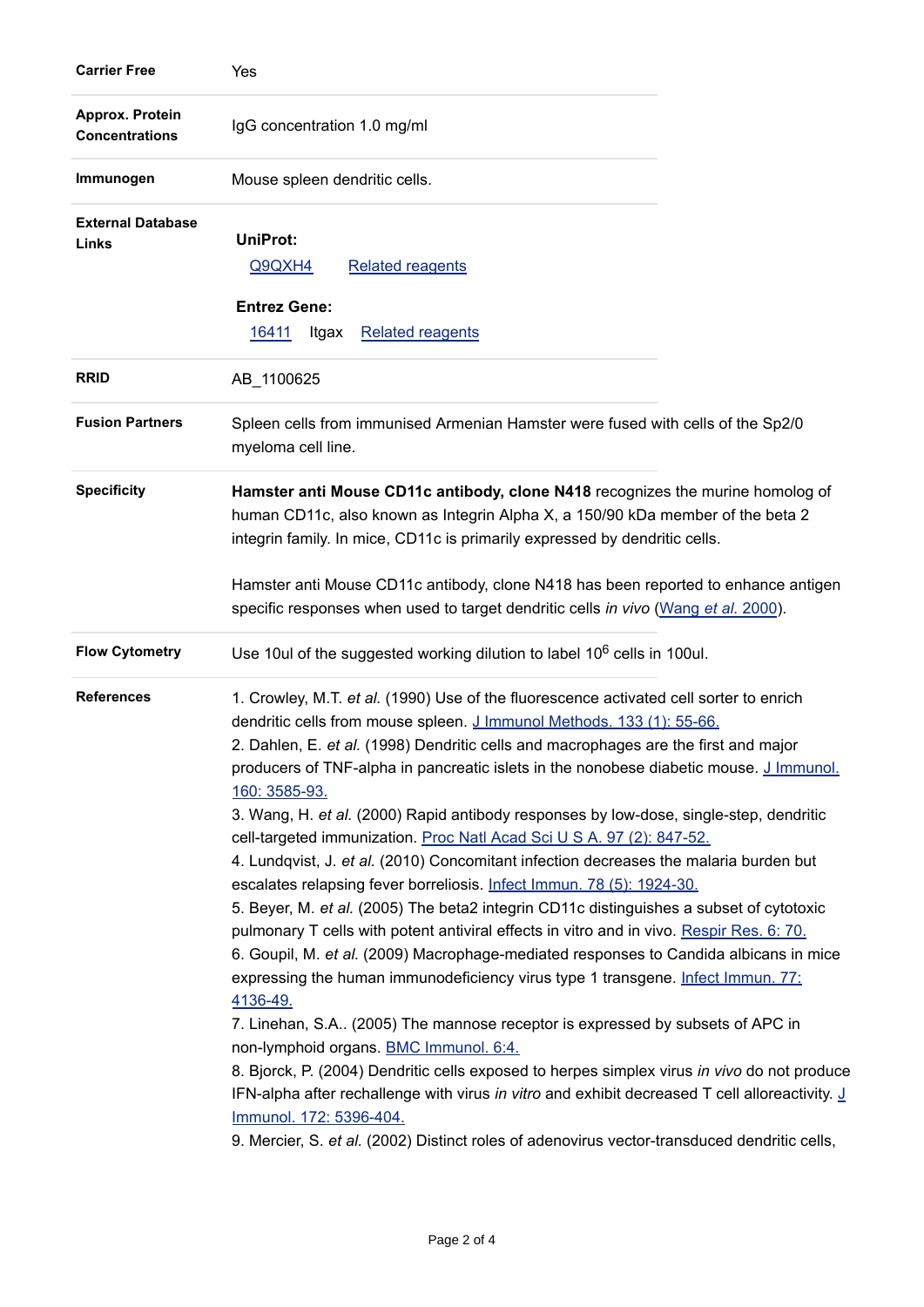myoblasts, and endothelial cells in mediating an immune response against a transgene product. [J Virol. 76: 2899-911.](http://www.ncbi.nlm.nih.gov/pubmed/11861857)

10. de Jersey, J. *et al.* (2002) Activation of CD8 T cells by antigen expressed in the pituitary gland. [J Immunol. 169: 6753-9.](http://www.ncbi.nlm.nih.gov/pubmed/12471106)

11. Dimier-Poisson, I. *et al.* (2003) Protective mucosal Th2 immune response against Toxoplasma gondii by murine mesenteric lymph node dendritic cells. [Infect Immun. 71:](http://www.ncbi.nlm.nih.gov/pubmed/12933872) 5254-65.

12. Gonzalez-Juarrero, M. and Orme, I.M. (2001) Characterization of murine lung dendritic cells infected with *Mycobacterium tuberculosis*. [Infect Immun. 69: 1127-33.](http://www.ncbi.nlm.nih.gov/pubmed/11160010)

13. Hamada, H. *et al.* (2002) Identification of multiple isolated lymphoid follicles on the antimesenteric wall of the mouse small intestine. [J Immunol. 168: 57-64.](http://www.ncbi.nlm.nih.gov/pubmed/11751946)

14. Meng, Q. *et al.* (2007) Phenotypes, distribution, and morphological features of antigenpresenting cells in the murine cornea following intravitreal injection. [Mol Vis. 13: 475-86.](http://www.ncbi.nlm.nih.gov/pubmed/17417608)

15. Moos, M.P. *et al.* (2005) The lamina adventitia is the major site of immune cell accumulation in standard chow-fed apolipoprotein E-deficient mice [Arterioscler Thromb](http://www.ncbi.nlm.nih.gov/pubmed/16179593) Vasc Biol. 25: 2386-91.

16. Nunez, R. *et al.* (1999) Immortalized cell lines derived from mice lacking both type I and type II IFN receptors unify some functions of immature and mature dendritic cells. [Immunol Cell Biol. 77: 153-63.](http://www.ncbi.nlm.nih.gov/pubmed/10234551)

17. Ponce, L.V. *et al.* (2005) Adoptive transfer of dendritic cells modulates immunogenesis and tolerogenesis in a neonatal model of murine cutaneous leishmaniasis. [Kinetoplastid](http://www.ncbi.nlm.nih.gov/pubmed/15670331) Biol Dis. 4: 2.

18. Zhang, L. *et al.* (2011) The inflammatory changes of adipose tissue in late pregnant mice. [J Mol Endocrinol. 47 \(2\): 157-65.](http://www.ncbi.nlm.nih.gov/pubmed/21697073)

19. Donaldson, D.S. *et al.* (2012) M cell-depletion blocks oral prion disease pathogenesis. [Mucosal Immunol. 5: 216-25.](http://www.ncbi.nlm.nih.gov/pubmed/22294048)

20. Wada, T. *et al.* (2013) Eplerenone ameliorates the phenotypes of metabolic syndrome with NASH in liver-specific SREBP-1c Tg mice fed high-fat and high-fructose diet.  $Am J$ Physiol Endocrinol Metab. 305 (11): E1415-25.

21. Kan, M.J. *et al.* (2015) Arginine deprivation and immune suppression in a mouse model of Alzheimer's disease. [J Neurosci. 35 \(15\): 5969-82.](http://www.ncbi.nlm.nih.gov/pubmed/25878270)

22. Kayser, B.D. *et al.* (2015) Perinatal Overnutrition Exacerbates Adipose Tissue Inflammation Caused by High-Fat Feeding in C57BL/6J Mice. [PLoS One. 10 \(3\):](http://www.ncbi.nlm.nih.gov/pubmed/25835281) e0121954.

23. Sehgal, A. *et al.* (2017) c-Rel is dispensable for the differentiation and functional maturation of M cells in the follicle-associated epithelium. [Immunobiology. 222 \(2\): 316-26.](http://www.ncbi.nlm.nih.gov/pubmed/27663963) 24. Bender, L.H. *et al.* (2020) Intratumoral Administration of a Novel Cytotoxic Formulation with Strong Tissue Dispersive Properties Regresses Tumor Growth and Elicits Systemic Adaptive Immunity in *In Vivo* Models. [Int J Mol Sci. 21 \(12\) Jun 24 \[Epub ahead of print\].](http://www.ncbi.nlm.nih.gov/pubmed/32599852) 25. Iida, Y. *et al.* (2020) Local injection of CCL19-expressing mesenchymal stem cells augments the therapeutic efficacy of anti-PD-L1 antibody by promoting infiltration of immune cells. [J Immunother Cancer. 8 \(2\) \[Epub ahead of print\].](http://www.ncbi.nlm.nih.gov/pubmed/32675195)

26. Kouwenberg, M. *et al.* (2021) Reduced CXCL1 production by endogenous IL-37 expressing dendritic cells does not affect T cell activation. [PLoS One. 16 \(5\): e0251809.](http://www.ncbi.nlm.nih.gov/pubmed/34029331) 27. Curina, G. *et al.* (2018) Evaluation of immune responses in mice and sheep inoculated with a live attenuated Brucella melitensis REV1 vaccine produced in bioreactor. [Vet](http://www.ncbi.nlm.nih.gov/pubmed/29571517) Immunol Immunopathol. 198: 44-53.